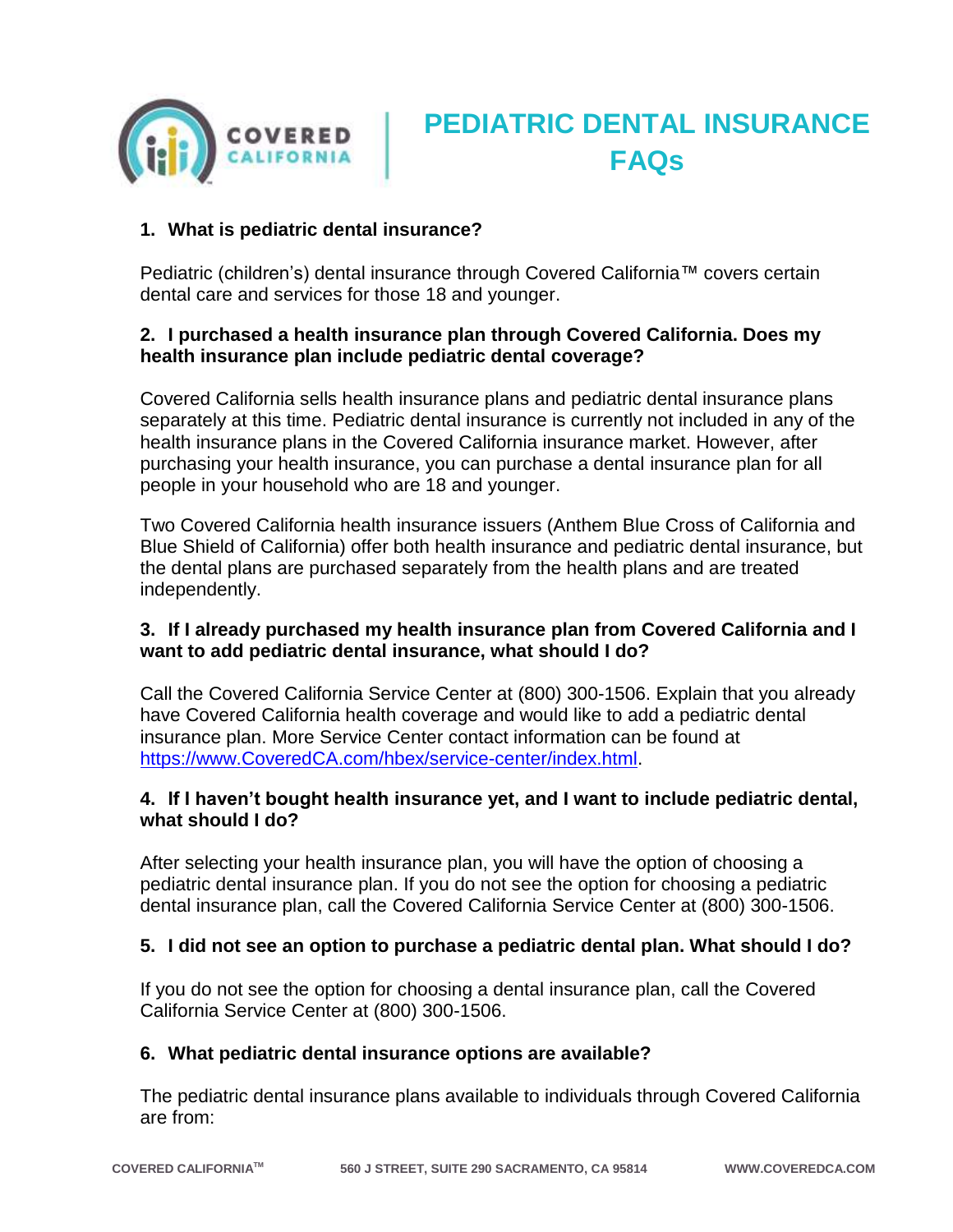- Anthem Blue Cross of California.
- **Blue Shield of California.**
- Delta Dental of California.
- **E.** Liberty Dental Plan of California.
- **Premier Access Dental and Vision.**

The 2014 pediatric dental insurance plans available through Covered California's Small Business Health Options Program Shop (SHOP) are from:

- **Blue Shield of California.**
- Delta Dental of California.
- **Guardian Dental.**
- **E.** Liberty Dental Plan of California.
- **NetLife Dental.**
- **Premier Access Dental.**
- **Safeguard.**

### **7. What network options are available?**

Covered California pediatric dental insurance plans are available in three product types. Product types vary by how many dentists are in the network of providers, the amount of flexibility you have in choosing your dentist and how much your plan will pay for dental services. To learn more about what is offered in your region, refer to the document at https://www.CoveredCA.com/PDFs/English/dental/CC\_Childrens\_dental\_plan\_rates.pdf.

The product types offered are:

- **•** Dental preferred provider organization (DPPO), which usually offers the largest network of providers and covers some out-of-network services.
- **Dental health maintenance organization (DHMO), which usually limits** coverage to services provided or referred by a primary care dentist and generally requires a referral to be seen by a specialist.
- **Dental exclusive provider organization (DEPO), which works like a DPPO but** does not cover services outside the network.

### **8. How can I tell which plans include my dentist?**

Covered California's enrollment website allows you to search for plans by dental provider and by ZIP code. This search feature appears in the enrollment screens after health insurance plan selection is complete.

### **9. Will my billing and premium payments be separate for health insurance and pediatric dental insurance?**

Yes, you will receive one bill for your health insurance and another bill for your pediatric dental insurance.